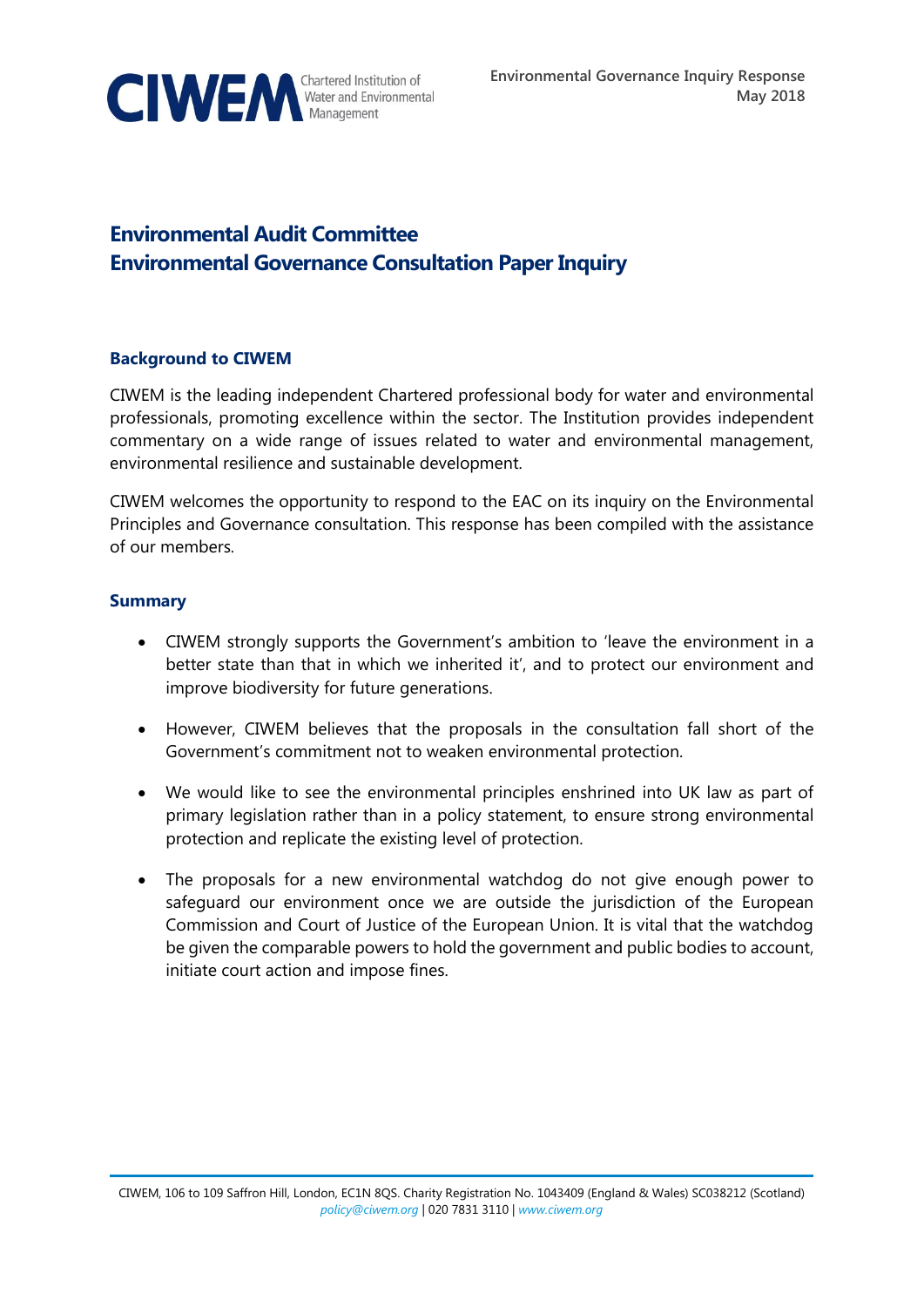#### **Response to inquiry questions**

## **1. Do the proposals in the Government's consultation meet the ambition set out in the 25 Year Plan to consult on "a new, world-leading, independent, statutory body to give the environment a voice, championing and upholding environmental standards as we leave the European Union"? If not, what more needs to be done?**

1.1. CIWEM welcomes the Government's ambition set out in the 25 Year Plan to create 'a new world-leading, independent, statutory body' and to uphold environmental standards after we leave the European Union. We welcome the conclusion that the new watchdog should be an independent body, accountable to and funded by Parliament, which is adequately funded and appropriately staffed by legal, technical, scientific and economic experts.

1.2. The bodies of the European Union currently provide a vital system of oversight, access to justice, and enforcement on the UK Government's implementation of environmental law. But this system of scrutiny currently provided by the European Commission (EC) and the Court of Justice of the European Union (CJEU) will not be transferred across to the UK post-Brexit. It is this system which has repeatedly held the UK government to account on environmental compliance matters. Without it, the UK would not have been forced to tackle poor bathing water quality during the 1980s and 1990s, nor would it currently be the subject of a case before the CJEU over air quality, for example. European law and this third-party scrutiny has led to improved air and water quality, and increased environmental standards in the UK.

1.3. The new watchdog must have at least the same powers as the existing arrangements to meet the ambition for a 'world-leading body' and to ensure increased standards of environmental protection can be achieved. Unfortunately, the proposals in the consultation fall far short of the Government's commitment to not weaken environmental protections after Brexit.

1.4. Without the European Commission's oversight of environmental laws, the UK desperately needs a strong statutory body to champion our environment.

1.5. CIWEM considers that the new watchdog must:

- 1. Have the power to scrutinise/investigate all public bodies, not just the government.
- 2. Have the power to initiate court/legal action and issue fines to the Government and public bodies.
- 3. Allow the public and organisations to initiate complaints free of charge.

1.6. The government's consultation document puts forward a watchdog which is lacking in the above powers. The proposals for a body whose main enforcement tool is 'advisory notices' – which are non-binding and can be ignored – do not describe the 'world-leading' body that the Government has promised. CIWEM agrees that advisory notices would be an effective first step in enforcement action, but it is not adequate that they are the only step. This would be a significant weakening of environmental protection. Whilst it is true that the European Commission deals with most environmental issues through advisory notices, the effectiveness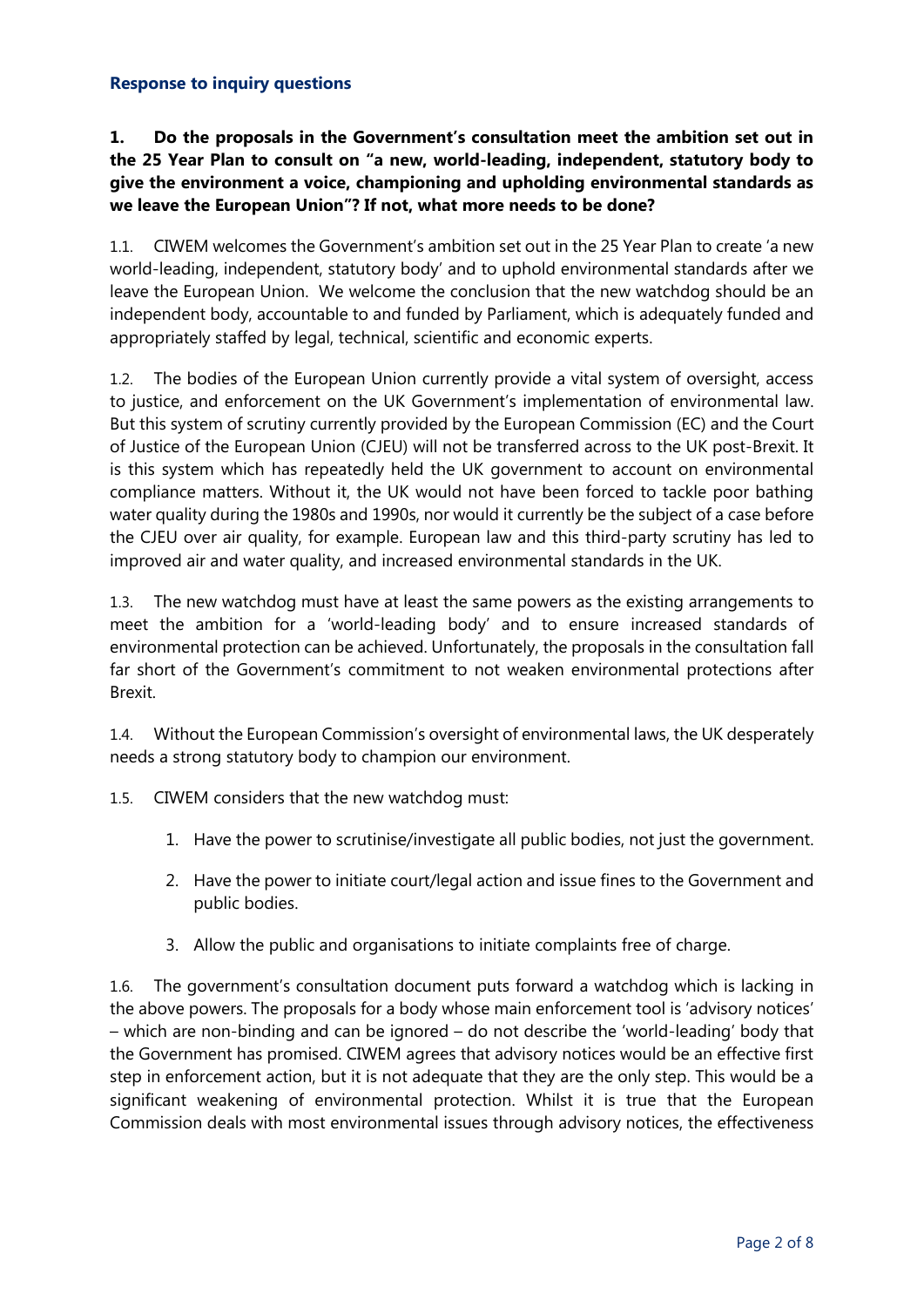of this approach is undoubtedly due to the potential for much stronger action and substantial fines to follow should the advisory notice be ignored.

1.7. The only existing system in the domestic framework for members of the public to hold the government to account is Judicial Review, which is financially and practically unavailable to many. The new watchdog must allow the public and other bodies to initiate complaints free of charge. We suggest that it would then be for the body to consider whether these complaints are reasonable, and whether they warrant further investigation and escalation.

1.8. The new body must be able to properly scrutinise the government as well as public bodies on their implementation of environmental law, and to hold them to account through the courts when they fail to protect our environment. It is vital that the new body has the same power to initiate court action as the EC currently has.

1.9. The description currently set out by the Government is one of a weak environmental watchdog, which will not provide the scrutiny required to achieve the Government's aim to 'leave the environment in a better state than we found it'. The existence of such a strong body should not be conflated with that of overly burdensome regulation. Following our exit from the European Union, the direction of legislative and regulatory travel will be determined by Government and by Parliament. The new watchdog will merely ensure that this is adhered to. It will exist to protect society and the environment from targets or obligations which are (intentionally or otherwise) missed or not complied with. There is therefore no morally justifiable reason to put in place a body of lesser power than that which currently protects the interests of the public. History has shown that such an instrument is necessary.

## **2. Will a Governance and Principles Bill make all of the legal changes necessary to achieve the ambition of improving the environment for future generations? Are other legal changes required to improve the environment and if so, what interaction will there be with the new governance and principles regime, and is it possible for them to be designed separately?**

2.1. CIWEM believes that the Governance and Principles Bill as it is proposed will not make all of the legal changes necessary to achieve the ambition of improving the environment for future generations. In order to improve the environment, the environmental principles that are established in EU law, and have led to so much improvement of the UK environment, must be enshrined into UK law. Their implementation via a policy statement is wholly inadequate and risks their being discarded the moment they become challenging or perceived as any kind of limit to delivery of other objectives, such as economic growth.

2.2. As discussed in response to question 1, the new statutory body also needs the appropriate powers to hold both the government and all other public bodies to account through the legal system, which is not the case presented in the consultation document.

2.3. The gap in environmental legislation as is currently proposed would risk significant harm and damage to the environment as a result of removing the serious consequences associated with failure to comply with environmental laws. The only way to ensure continued adherence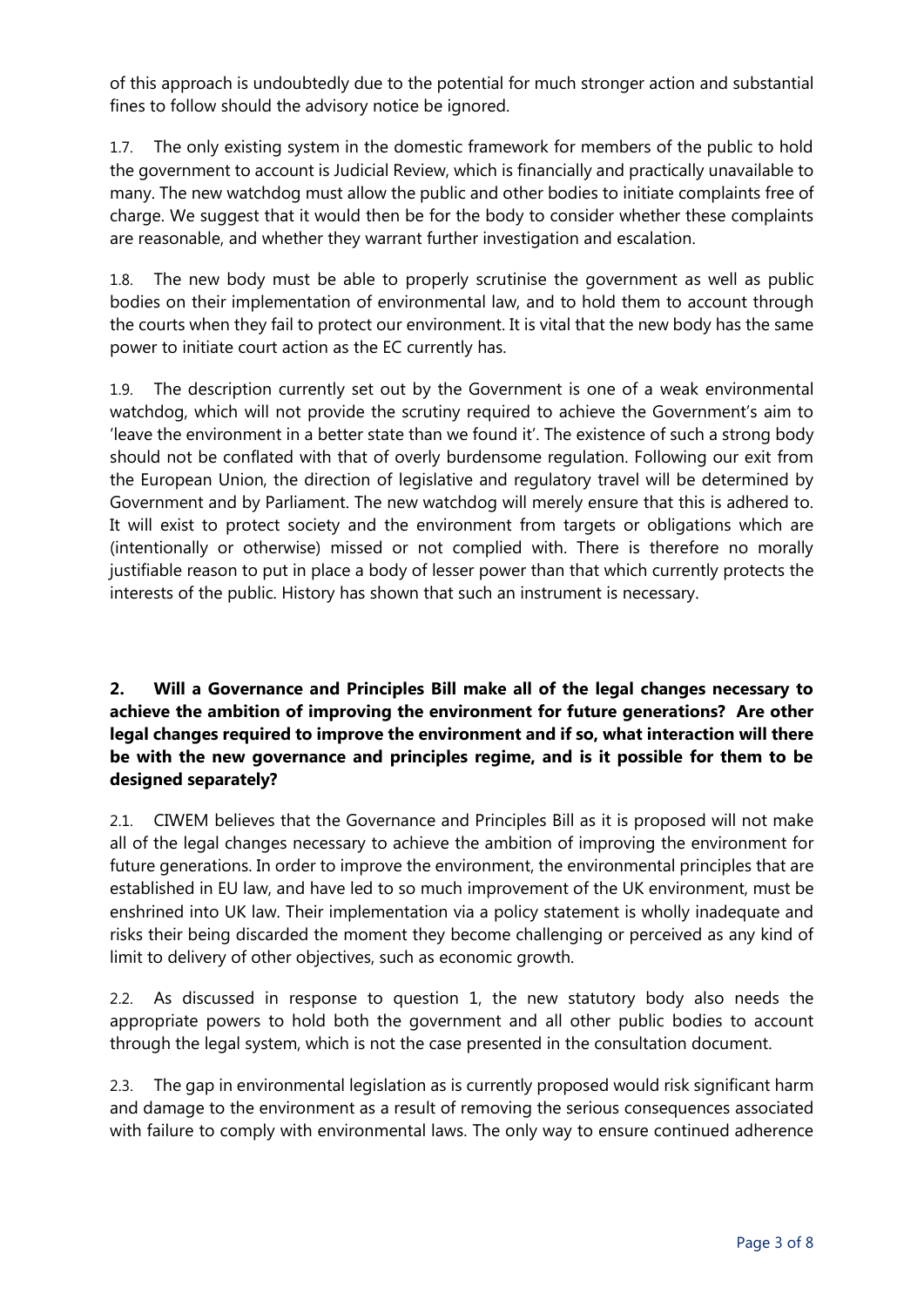with their requirements is to enshrine the environmental principles in law and afford the body the means to refer complaints to the courts.

### **3. What are the risks of ongoing uncertainty about governance and principles while other major decisions are being made, e.g. on the Withdrawal Agreement and the Trade Bill?**

3.1. CIWEM believes that there must be regulatory certainty regarding environmental governance to aid the decision-making process for other major issues, which will be impacted by environmental regulatory scrutiny. For example, the Trade Bill will be impacted by any new environmental regulatory system and could impact tariffs, imports and exports, and production. During times of regulatory uncertainty, business is unable to forward-plan accordingly and economic growth is inhibited. Well-designed environmental regulations, and the clarity they provide, support and fuel economic growth, and there is no need to compromise long-term environmental protection for short-term, unsustainable economic growth. A healthy environment inevitably leads to a healthy society and economy.

3.2. Should the UK's environmental standards slip post-Brexit, the EU could impose higher tariffs on UK products, so it is important to clarify environmental safeguards in order to be in a strong negotiating position with regards trade. There are no risks to business in establishing the instruments for legal compliance early, as they already exist at a level which we are only seeking the Government to replicate. Doing so will provide the greatest level of continuity with the existing system, resulting in no need for adjustment by business.

3.3. The uncertainty around the amendments to the Withdrawal Bill also adds to the uncertainty around environmental governance. If the amendment tabled by Lord Krebs and approved by the House of Lords is approved by the House of Commons during CCLA, then the environmental principles will be protected, and the new statutory body will have the power to hold public bodies to account as well as the government. Such a scenario would afford the most guaranteed protection to the environment and the public of any currently on the table and is therefore one which CIWEM would advocate. Any other situation would mean the risk of lower standards of environmental scrutiny and enforcement until such time as a Governance and Principles Bill had been passed for Assent by Parliament.

# **4. Are the proposals in the Government's consultation adequate to meet the enforcement, governance and other gaps in environmental protection left by leaving the European Union? Are there any aspects in which they offer stronger environmental protection than existing arrangements? If not, what more needs to be done and by when?**

4.1. The Government has stated that once the UK leaves the EU, the UK will no longer be a party to EU Treaties, nor will it be under the jurisdiction of the CJEU, leading to a significant governance gap. CIWEM believes that the proposals in the Government's consultation are not adequate to meet the enforcement, governance and other gaps in environmental protection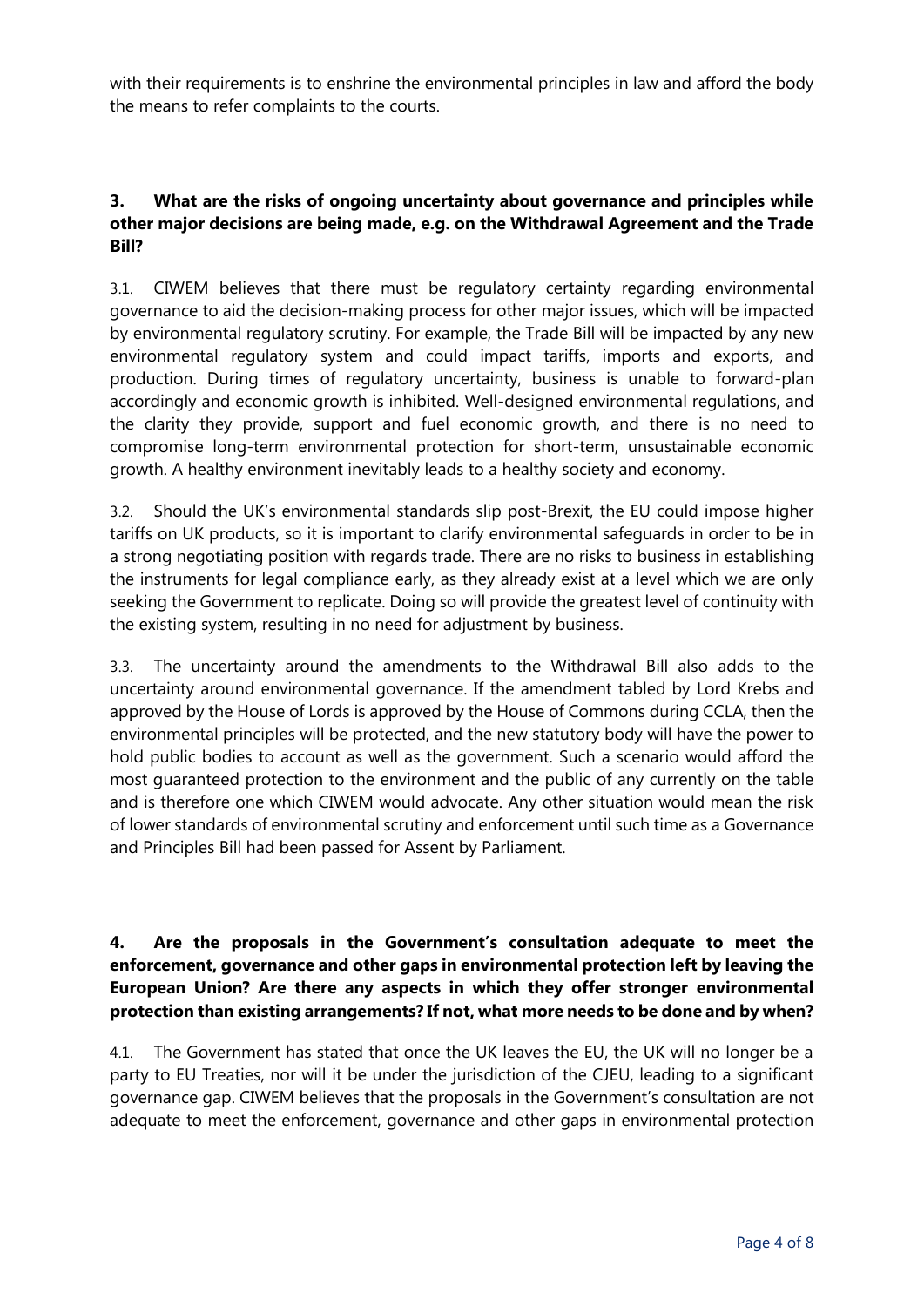left by leaving the European Union, and there are currently no aspects in which they offer stronger environmental protection than existing arrangements.

4.2. Without the power to hold the Government fully to account, the new watchdog will fall short of EUs current faculties, and the Government will have failed to meet the minimum requirement for maintaining the current level of environmental protection.

4.3. Crucially, the new watchdog will only be able to consider complaints made about breaches of law, and not policy. This excludes the 25 Year Environment Plan, which is the keystone of the Government's environmental strategy and not underpinned by legislation.

4.4. Under the timescales proposed by the Government, the new watchdog will not be in place before exit day, leaving a raft of environmental legislation becoming so-called 'zombie legislation', which is not monitored or enforced. In order to avoid this scenario (which would not be in the public interest), legal commitments must be made to deliver environmental principles enshrined in law and a fully empowered body, as described above. It is not certain that the principles will be included in the Environmental Governance and Principles Bill, and it is unrealistic that the Bill will be passed for Assent by Parliament prior to exit day. Therefore, the only way to achieve this is for the relevant amendments to the EU Withdrawal Bill proposed in the House of Lords  $3<sup>rd</sup>$  Reading to be agreed.

# **5. Do the proposals in the Government's consultation set the basis for an appropriate relationship between the proposed body and other statutory bodies (for example, the Environment Agency, Committee on Climate Change, National Audit Office, regulators like Ofwat etc), Parliament and the devolved institutions? If not, what needs to change?**

5.1. CIWEM agrees that the new environmental statutory body must be independent and transparent. We believe its key ties must be with Parliament, which it must be funded by and accountable to, to ensure that its funding and role cannot be undermined easily by future governments.

5.2. CIWEM welcomes the commitment in the consultation that the Environment Agency and Natural England should retain responsibility for enforcement of environmental law against third parties. The Government must ensure that regulatory scrutiny and enforcement actions undertaken by these and other existing statutory bodies are not duplicated, but rather supported and if anything strengthened. For example, the current role of the Environment Agency in advising, investigating and enforcing environmental law must not be weakened or diminished.

5.3. The Committee on Climate Change (CCC) has a crucial and effective role in advising on climate change mitigation and adaptation. However, CIWEM believes that the new watchdog should enforce compliance with climate change law – this is not a function that is currently the remit of the CCC, which only has an advisory role.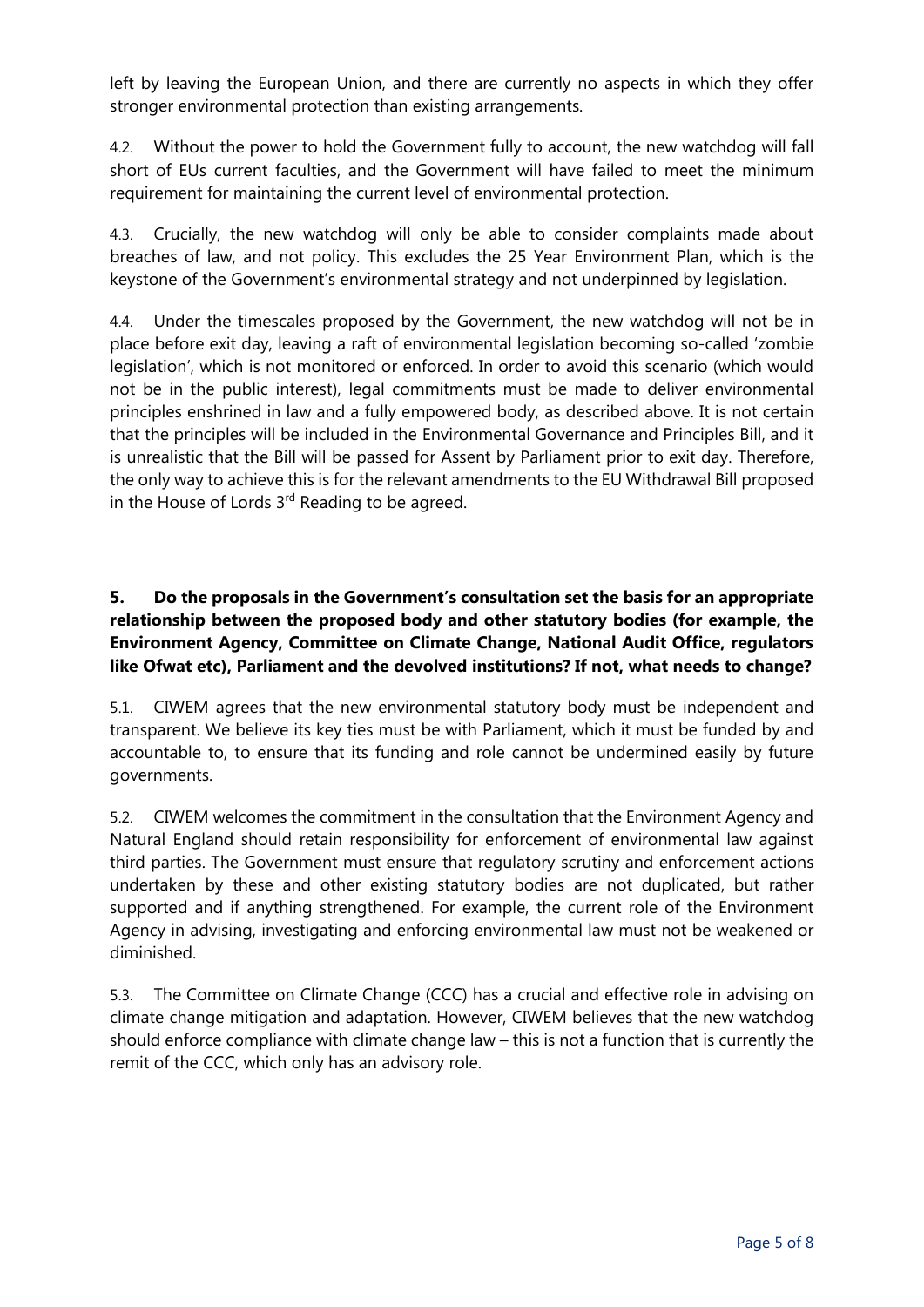# **6. Whether the proposals in the consultation on incorporating environmental principles into UK law are sufficient to replicate or provide a stronger level of environmental protection than the existing arrangements? If not, what needs to change?**

6.1. During our membership of the EU, the policy and legislation that has driven so much progress in the management and improvement of our environment has been informed by several environmental principles. These include but are not limited to:

- The precautionary principle
- The principle of preventative action to avert environmental damage
- The rectification at source principle
- The polluter pays principle
- Sustainable development
- The prudent and rational utilisation of natural resources
- Public access to environmental decision making
- Access to justice in relation to environmental matters

6.2. As these environmental principles were created under the Lisbon Treaty, they will not be transferred to UK law after Brexit. These principles have underpinned and informed environmental legislation in the EU, and are a fundamental reason behind improvements to our environment and natural habitats in recent decades.

6.3. CIWEM welcomes the commitment from the Government to retain the environmental principles, but believes that the Government's clear preferred option of including them in a policy statement will not fill the gaps in governance created after leaving the EU. A policy statement which would sit underneath an Environment Bill as part of secondary legislation would be a significant weakening of their current status. It would not be sufficient to replicate or provide a stronger level of environmental protection than the existing arrangements. The principles would no longer have to be observed in the decision-making process, they would effectively become advisory only.

6.4. To replicate the level of environmental protection the environmental principles which are currently a part of EU law must be included in primary legislation. The government claims in its consultation document that not including the principles in primary legislation would "offer greater flexibility for Ministers to adopt different principles in their policy statement as scientific knowledge and understanding of the nature of the environmental challenges facing this country and the wider world evolves". However, it would also leave the protection of the environment to the whim of the current and any future government, who could discard them or weaken the commitment to them as soon as they were perceived to be challenging.

6.5. The environment is too important to leave open to Ministerial discretion when many of its protections have been developed and refined over decades in response to growing challenges. It is crucial that the environmental principles which have led to so many tangible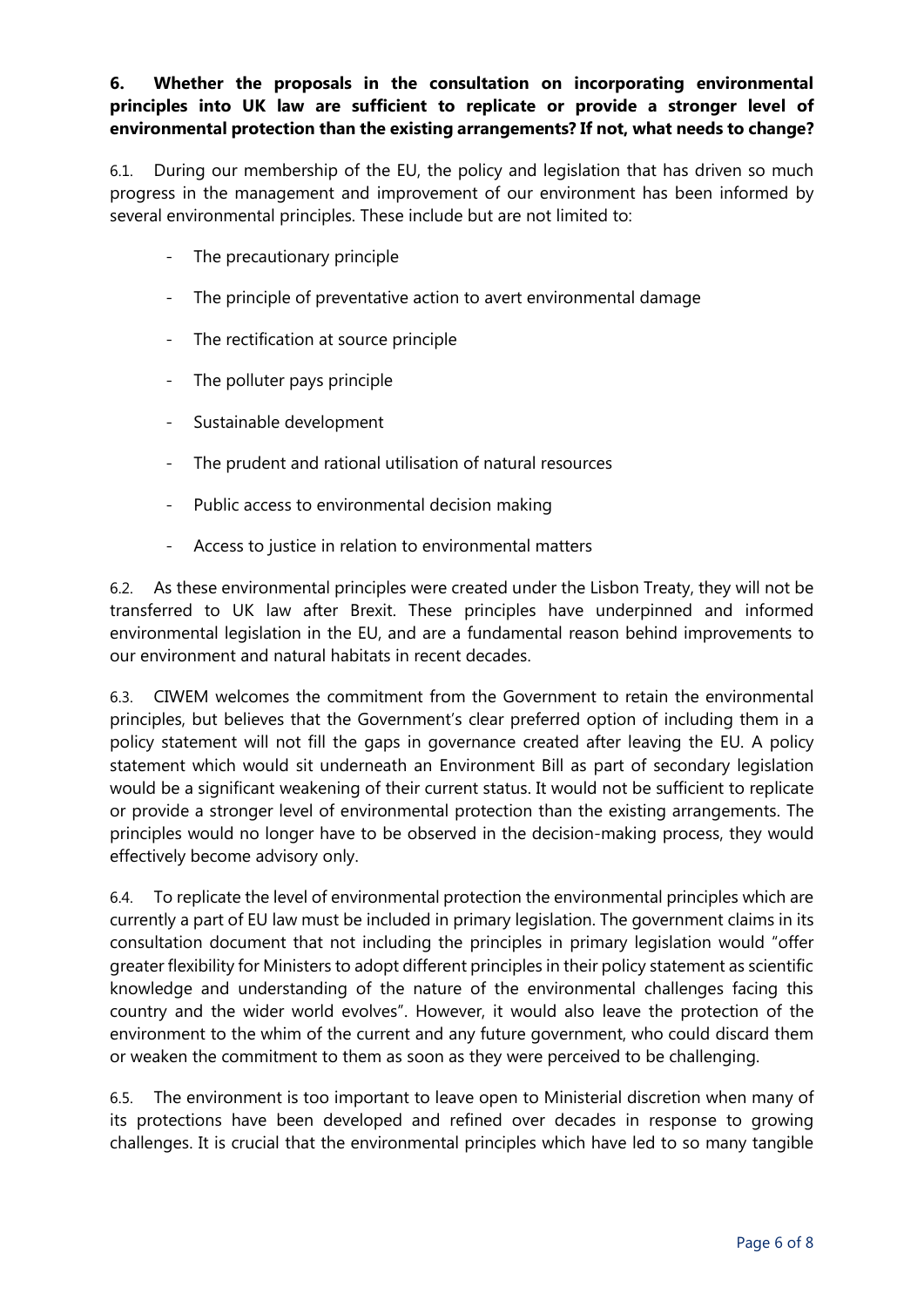improvements to our environment are enshrined in law to ensure their ongoing protection for future generations.

6.6. This is a real opportunity to confirm the UK's ambition and commitment to make our environment a priority, to ensure that regulatory frameworks are fit to meet future challenges such as climate change, biodiversity loss or emerging pollutants, and to display leadership on the world stage. Any failure to provide an equivalent level of legal protection to that which currently exists for the UK's environment and society, would be a highly concerning display of indifference both to current and future generations.

### **7. Is there sound logic behind the decision to exclude climate change from the remit of the new body? Does this risk leaving the enforcement of climate change law weaker than the rest of environmental law?**

7.1. CIWEM considers that the decision to exclude climate change from the remit is questionable. Climate change does already benefit from strong legal protection through the Climate Change Act 2008, and the Committee on Climate Change has a wide remit and 'teeth' as an advisory body to Parliament.

7.2. The consultation document states that 'responsibility for most climate change policy and legislation falls under the responsibility of the Department for Business, Energy and Industrial Strategy'. However, Defra has responsibility for climate change adaptation, which is a fundamental aspect of climate change policy. Regardless of departmental responsibility, explicitly writing climate change out of the remit of the new body is wholly unacceptable. Environmental policy and legislation must be implemented using a cross-governmental approach to be effective. The new body must have jurisdiction over any relevant government department and not only Defra, Government departments and their remits are subject to change. Including climate change law under the remit of the new body is also sound futureproofing for any future climate legislation.

7.3. Additionally, the Committee on Climate Change is an Advisory Committee which does not have enforcement powers to hold the government to account. Whilst it has a strong framework to address climate change mitigation and adaptation, it does not have the power to hold the Government to account on its actions. Therefore, not including climate change in the remit of the new body does risk leaving the enforcement of climate change law weaker than the rest of environmental law, unless the CCC were to be given equivalent enforcement powers, or the power to request that the new body take action where necessary on the basis of the CCC's scrutiny and evidence, which CIWEM would advocate.

7.4. Climate change is a key factor in environmental harm. Many environmental policies result in benefits to climate and vice versa, so to not include it in a ground-breaking and worldleading new environmental body is remiss. Including climate change law in the remit of the new statutory body would ensure its status as a vital part of an environmental protection programme and ensure it has the same level of protection as the rest of environmental law.